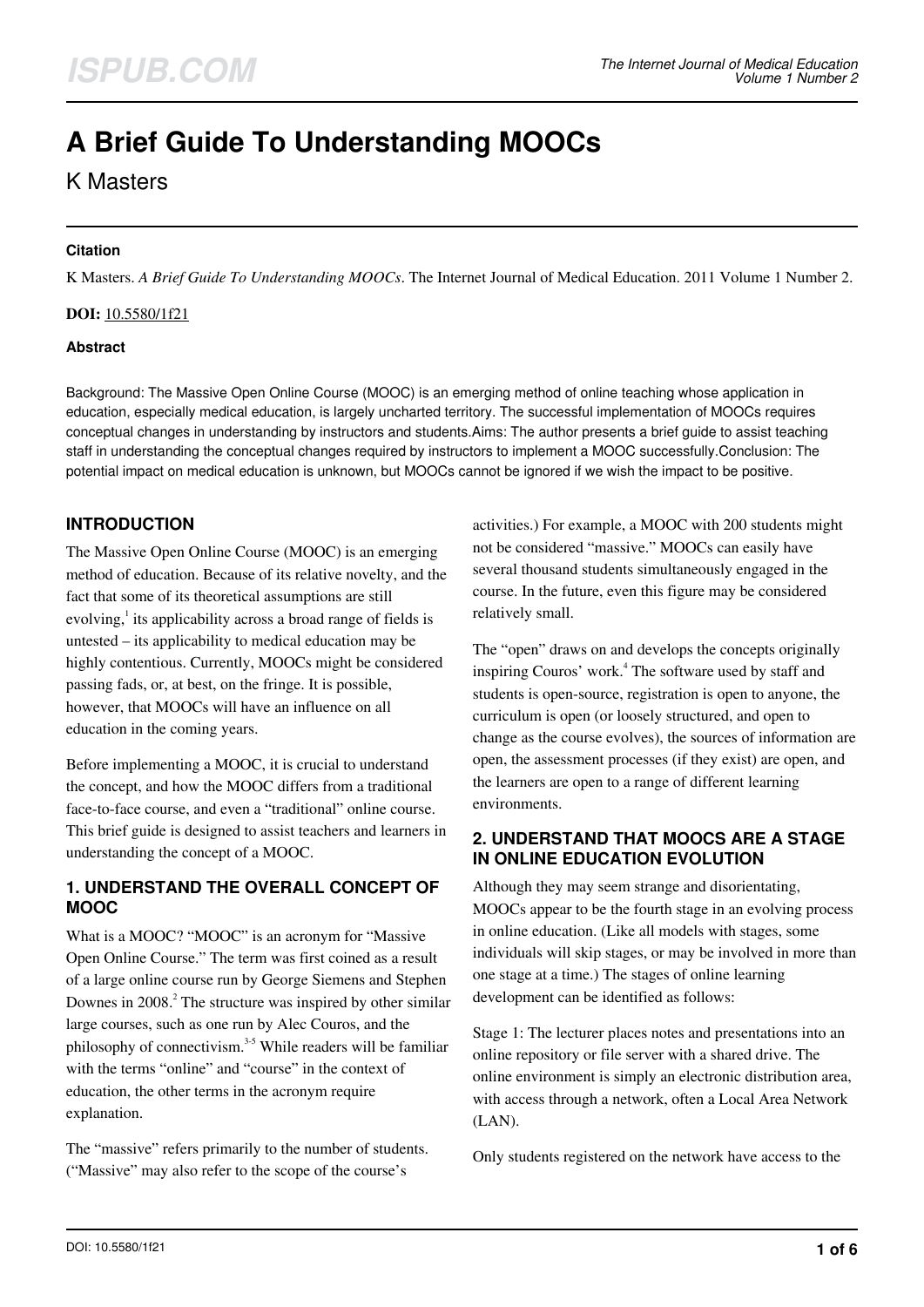course environment, and they download the material as required. Individual lecturers make their own choices about where and how to host their material. The lecturer is the "sage on the stage."

This approach was typically used in the 1980s and early 1990s.

Stage 2: The lecturer uses a home-grown system and/or externally-developed Learning Management System (LMS) or Virtual Learning Environment (VLE). (The term LMS will be used in this article). In some instances, lecturers may use external web sites, but almost all activity is centralised on the LMS, in many ways antithetical to the original view of the Web.<sup>6</sup> Within the LMS, the concentration of activity is still on the lecturers' notes and presentations, but other tools such as chat rooms, discussion forums and wikis are available. Some learner-learner and learner-instructor online interaction does occur through these tools, but is frequently of little consequence to the course. The quiz and grade book tool show potential.

Only students registered on the course have access to the course environment, usually available through Internet technology. The lecturer is still the "sage on the stage," but other voices are heard.

This approach is typical of the 1990s.

Stage 3: The LMS remains the centralised teaching and learning environment, but important changes occur in the relative importance of the various tools within the LMS. Most notably, the content area is reduced in importance, and the other tools, especially the discussion forums and chat rooms, are now prominent. Learner-learner and learnerinstructor online interaction is common, and important to the course. The quiz and grade book tool become important management tools. Some courses venture into the use of online (even portable) ePortfolios. Other tools, such as wikis and blogs are also of some importance, but the learning model still emphasises a process of content acquisition, learning and testing. The creators of the LMS adapt the LMS to contain more "Web 2.0" tools, but these tools are, by definition, "contained" within the LMS.

Only registered students have access to the tools, although the possibility for establishing publicly-visible links to some material does exist. When the students have "completed" the course, they usually no longer have access to it.<sup>7;8</sup> The lecturer is now the "guide on the side."

I would venture that most teachers currently involved in online education are, or aspire to be, at Stage 3.

Stage 4: The MOOC. The composition and operation of the MOOC are explained in more detail below.

# **3. KNOW THAT THE CENTRE DOES NOT HOLD (IT IS NOT DESIGNED TO HOLD)**

In Stage 3, the importance of the content area within the LMS was reduced. In stage 4, the MOOC is decentralised and networked, and the network begins to resemble the patterns of the semantic web envisioned in Web 3.0. In this network, the importance of the entire LMS is reduced to one node in the network; the LMS is used primarily for management tasks (such as registration and learners' profiles) and hosting of discussion forums.

Most of the student activity happens outside of the LMS, on other nodes of the network, such as in personal blogs, personal portfolios, websites, tweets, uploads into video hosting sites (e.g. YouTube), networking sites and virtual worlds. Students then pass their information, frequently through automatic systems using Tags or RSS feeds, into a system (called an aggregator or curator) that aggregates the information with other information, such as that from the LMS's discussion forums.

All this information is combined as a series of links and descriptions, and this set of links and descriptions is sent out (usually via email) to the students in a daily newsletter. The newsletter keeps the learners abreast of learner activities in the LMS and elsewhere. The learners access this information, reflect on it, return to their activities, and the process continues.

It is important to understand that, although the course instructors will supply some stimulus material, almost all of the "content" is supplied by the learners themselves.

# **4. KNOW THAT THE INSTRUCTOR'S ROLE HAS CHANGED**

I use the word "instructor" or even "facilitator" with trepidation. From the paragraphs above, it is clear that the role of the instructor has changed. Cormier and Siemens<sup>2</sup> give more information on the roles of the instructor, which include amplifying, curating, wayfinding, aggregating, filtering (or selecting), modelling, and staying present.

In all of this, the "staying present" is crucial – the instructor should not move from the "guide on the side" to the "absentee landlord". <sup>9</sup> In practice, however, instructors will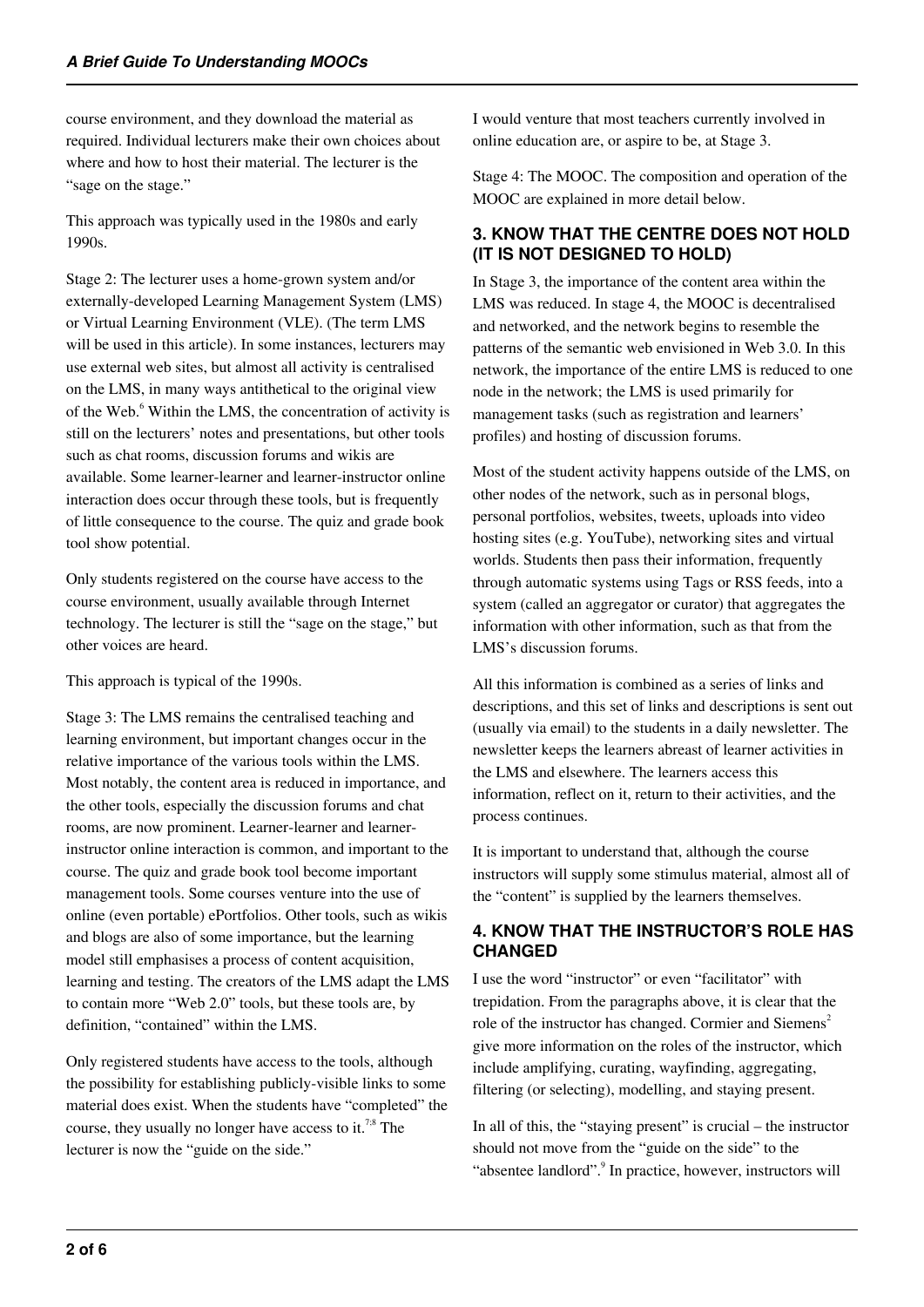find themselves playing dual roles of facilitator and student. They may be keeping track of events and discussions, but frequently for purposes of learning.

The instructors may run regular live online sessions (through tools like Elluminate and Wimba), but attendance by learners is optional. Because the learners will be spread around the globe, many will access the online sessions as recorded sessions.

It is unlikely that the instructors will be able to read and interact with all of the learners' contributions. Because they will be observing, the most privileged position an instructor could have is an identified "snoop in the group."

## **5. KNOW THAT ACTIVE LEARNER PARTICIPATION IS CRUCIAL**

Active learner participation is important in most forms of modern education. From the description above, however, it is clear that the course is built upon the learners' participation, and their construction of information. Because there is no set knowledge base, if the learners do not contribute, there will be nothing to learn.

Unlike traditional online participation, as discussed in Item 3 above, much of this participation will happen away from the LMS. (For example, it is quite possible that a learner's blog, or video on YouTube becomes a focus for comments, and might be the chief resource for a component of the course).

#### **6. KNOW THAT THE LEARNERS WILL BE INDEPENDENT, AND FREQUENTLY OUT OF SIGHT.**

In addition to accepting that learners are working elsewhere, the instructors need to accept that there will be no follow-up on learners who appear to be absent, or who do not appear to be participating. The instructor trusts that the learners are learning according their own wishes. Experience teaches us that the greater the contribution and participation, the greater the value derived by the individual learner. This level and type of participation, however, is entirely up to that individual learner.

The learners usually work independently, but some may form their own online groups. If they wish to meet off-line (i.e. face-to-face), that is also acceptable.

## **7. BE PREPARED TO FORGO SET GOALS AND OBJECTIVES THAT "MUST BE MET"**

In a MOOC, assessment does not drive learning; learners' own goals drive learning. The learners set their own goals, based upon their own needs. They work towards those goals. Those goals may change as the course progresses. The course is a process of inquiry, and the level of inquiry is set by the individual learners. For example, if the learners wish to have only a superficial knowledge of the information available, that is their choice.

There is no teaching to the "test," because there is no "test." The instructors may set "tests," and will set activities (akin to "assignments") if they wish, but taking or "passing" those is optional. Anybody, including learners, may set "tests" and "assignments," and anybody (including instructors) may take them. The aim of participating in a MOOC may or may not be to obtain a credit, or a qualification – the aim is primarily to learn.

## **8. UNDERSTAND THAT THE LEARNER WILL ENGAGE WITH OTHER LEARNERS AND IDEAS**

The role of the learner is not merely to gather information and then to supply it to the newsletter. When the learners have constructed their own view of the material, and made it available to other learners (and instructors), and even the general public, the learners should be prepared to engage directly with others on the material constructed by themselves and on the material constructed by other learners. Again, this engagement may happen in the course LMS, but much of it will happen away from the site.

## **9. UNDERSTAND THAT THE FINAL "KNOWLEDGE" WILL BE NEGOTIATED**

With the reduction of the authority of the instructor, and the contribution of information from the students, what is considered "correct" and "true" is what survives by negotiation and consensus. Arguments and discussions will occur among all members of the course (even among instructors). There is no call for an authority, and not even a need for the instructors to be consistent with each other. More importantly, on many issues, there will be the recognition that the "truth" is simply not known.

## **10. REALISE THAT THE KNOWLEDGE WILL ACCRUE, AND WILL CHANGE SHAPE**

The knowledge at the beginning of the course is not the knowledge that will exist at the end of the course. The end knowledge and its value will be apparent only once the course is "over." And the course may never be "over" in the traditional sense (See next section).

It is crucial to understand that, although the instructors will supply readings, there is simply no body of knowledge that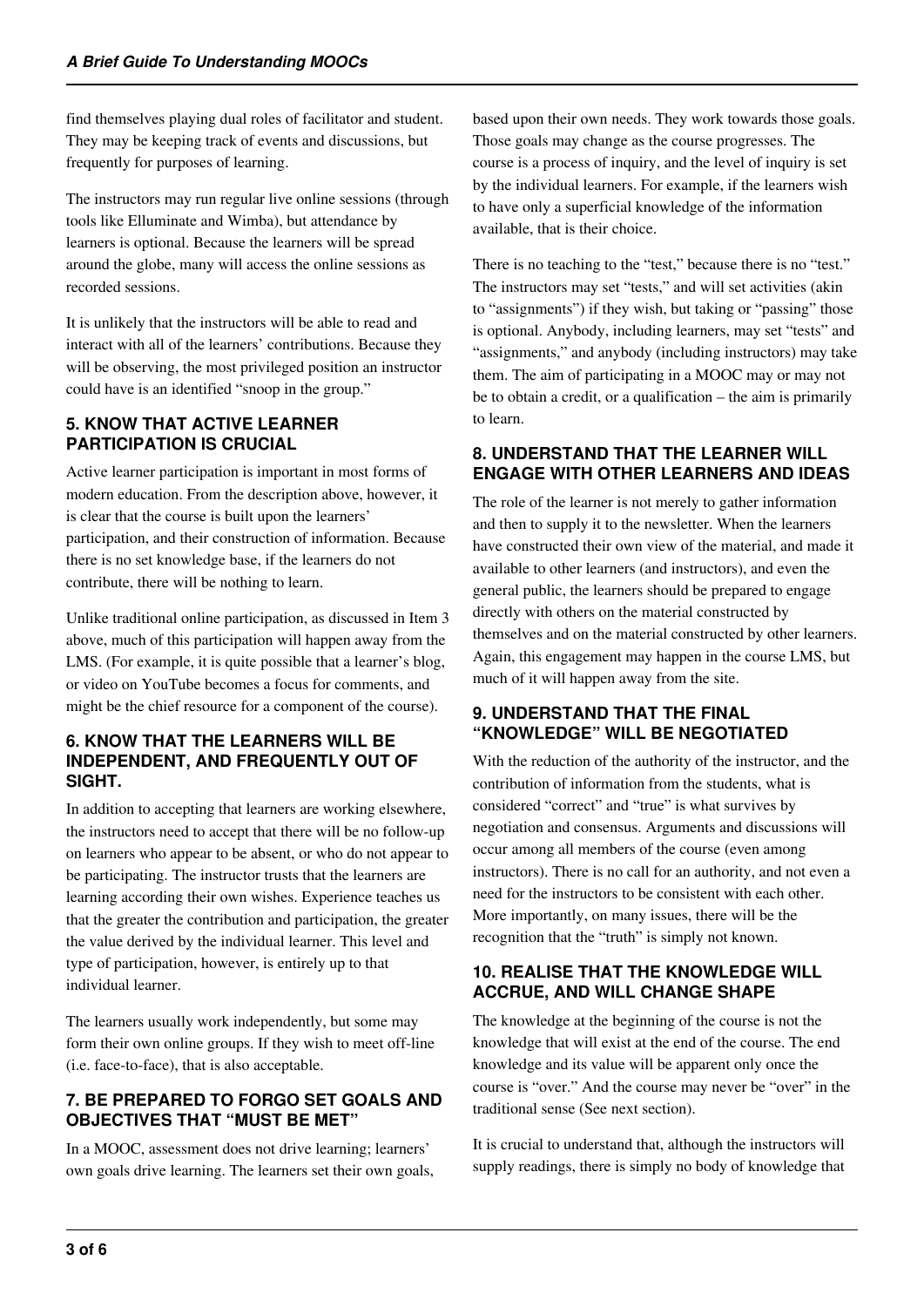exists on the instructors' side that will be poured into the little pitchers. Further, as the knowledge is added by the participants, other participants will not merely consume that knowledge, but will "remix" and "repurpose" it, and then contribute it. This does not mean that they simply copy it and paste it back – but rather, that they use it in different ways. The aim is not for students to merely find the information, but to use that information to perform other functions, such as raising awareness or supporting an argument.

#### **11. ACCEPT THAT YOUR OWNERSHIP OF THE KNOWLEDGE DOES NOT EXIST**

As an instructor, you will have constructed the course environment, and will have provided the impetus for the course. For that, you deserve credit, and thanks. But you own nothing. Nothing of real value, anyway. The real value will have been constructed by others (the learners), and will continue long after the course has "ended." Just as the information is not spatially confined, so it is not chronologically confined. You may even find some of it again in other courses. At the risk of a metaphor, if your course has been successful, then your child has become an adult, and has gone his or her own way.

# **12. BE PREPARED TO BE SCARED.**

Teaching through a MOOC s is very different from the methods used in our education. Many of us are only now coming to grips with online education as described in Stage 2 or 3 above. In Stage 4, the course has been integrated with something that carries all the power (positive and negative) of social networking. You will be scared. Your students will be scared. The amount of self-regulation required by you and your students will, at first, be daunting, but is sure to be more easily accommodated as you proceed. Education has never been for the faint-hearted.

#### **13. KNOW THAT THERE IS MUCH TO BE RESOLVED.**

There are many issues that will need to be resolved when running MOOCs, not least of which would include learner autonomy, supporting those who are new to the concept, lack of technical support, complexity, privacy and confidentiality, seeming lack of structure (and negotiating between complete rigidity and chaos), assessment and evaluation, student feedback, institutional policies, the wide range of possible tools and their interoperability, their impact on collaboration, and the reliability, longevity and free access models of external tools and resources. Even

where Continuing Medical Education (CME) might be more suited to MOOCs, issues of recognition will have to be considered.

## **CONCLUSION**

The LMS is not yet dead, but there are signs that its limits are becoming restraints on learning, and that further adjustments may not meet the demands of future learning. The emergence of the MOOC is one of these signs.

In Item 3, I noted that the "centre does not hold." Sceptics of MOOCs may believe that this nod to Yeats' poem can be used to evoke the next line: "Mere anarchy is loosed upon the world." The author would argue, however, that medical educators should look closely at the concept of a MOOC, so that MOOCs can be properly understood and used in such a way so as to have a positive impact on medical education. MOOCs are currently being used primarily by innovators and early adopters, and there are many areas that are waiting to be researched.

Final Note: In order to reduce complexity in this article, the author has purposely avoided mentioning the related concepts of Personal Learning Networks (PLNs) and Personal Learning Environment (PLEs).

# **NOTES ON CONTRIBUTOR**

KEN MASTERS FDE PhD is Assistant Professor of Medical Informatics at the Sultan Qaboos University, Sultanate of Oman.

#### **References**

1. Mackness J, Mak SFJ, Williams R: The Ideals and Reality of Participating in a MOOC. In: Dirckinck-Holmfeld L, Hodgson V, Jones C, de Laat M, McConnell D, Ryberg T, editors: Proceedings of the 7th International Conference on Networked Learning; 2010; Aalborg; Denmark; 2010; 266-74.

2. Cormier D, Siemens G: Through the open door: open courses as research, learning, and engagement. EDUCAUSE Review; 2010; 45(4): 30-9.

3. Bell F: Network theories for technology-enabled learning and social change: Connectivism and actor network theory. In Dirckinck-Holmfeld L, Hodgson V, Jones C, de Laat M, McConnell D, Ryberg T, editors: Proceedings of the 7th International Conference on Networked Learning 2010; Aalborg; Denmark; 2010; 526-33.

4. Couros A: Developing Personal Learning Networks for Open and Social Learning. In Veletsianos G, editor: Emerging Technologies in Distance Education; Edmonton; Canada; Athabasca University Press; 2010; 109-28. 5. Downes S: Places to Go: Connectivism & Connective Knowledge. Innovate; 2008; 5(1): [http://www.innovateonline.info/pdf/vol5\_issue1/Places\_to\_ Go-\_\_Connectivism\_&\_Connective\_Knowledge.pdf]

(Accessed 18/08/2010). 6. Berners-Lee T: Information Management: A Proposal;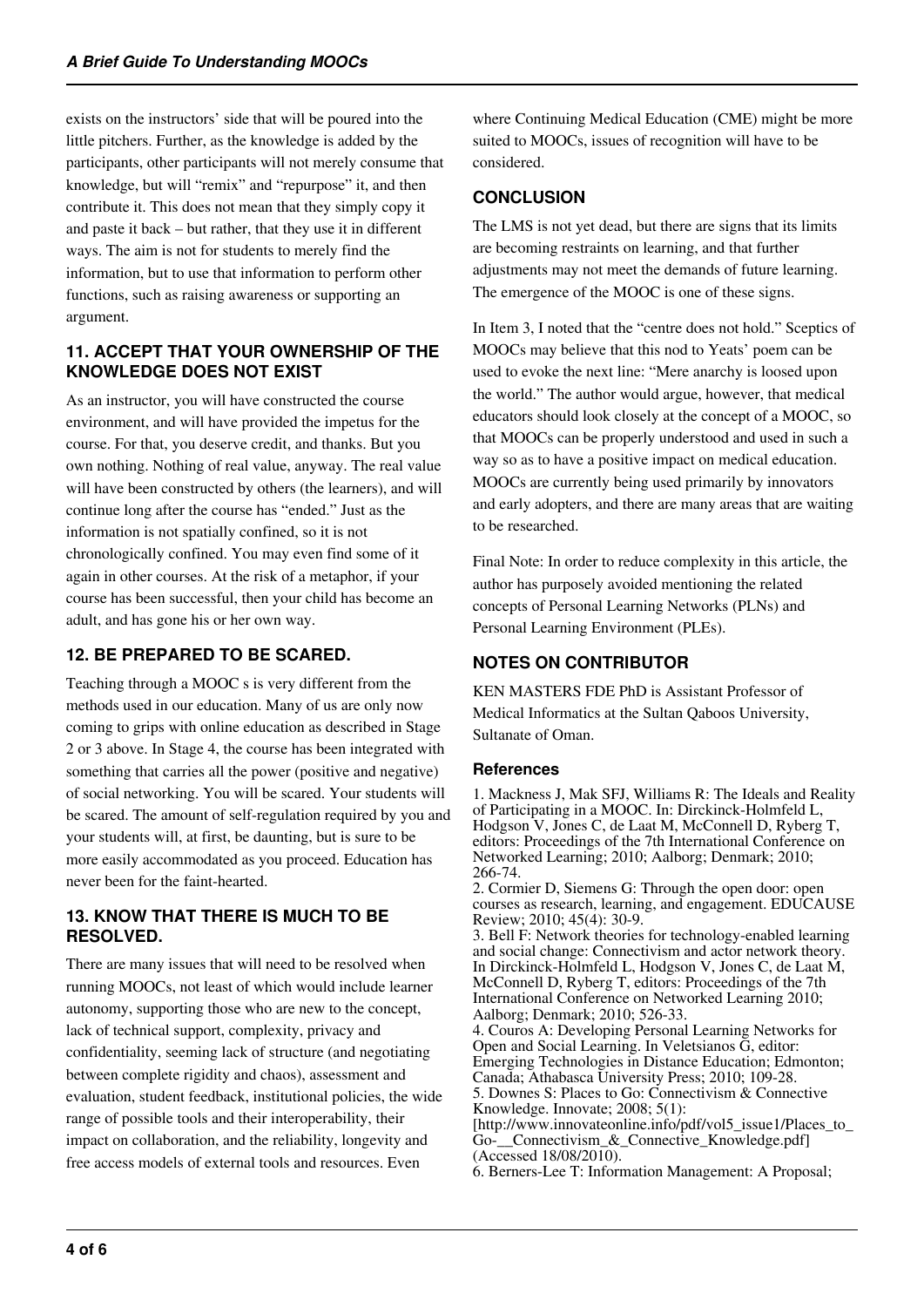1989; [http://www.w3.org/History/1989/proposal.html] (Accessed 13/02/2008).

7. Masters K, Gibbs T: The Spiral Curriculum: Implications for online learning. BMC Medical Education; 2007; 7(52): [http://www.biomedcentral.com/1472-6920/7/52] (Accessed  $08/05/2008$ ).

8. Wilson S, Liber O, Johnson M, Beauvoir P, Sharples P, Milligan C: Personal Learning Environments: Challenging the dominant design of educational systems. Educational Cybernetics: Journal Articles (Peer-Reviewed); Paper 9; 2007; [http://digitalcommons.bolton.ac.uk/iec\_journalspr/9] (Accessed 16/08/2010).

9. Ellaway R, Masters K: AMEE Guide 32: E-Learning in medical education Part 1: Learning, teaching and assessment. Medical Teacher; 2008; 30(5): 455-73.